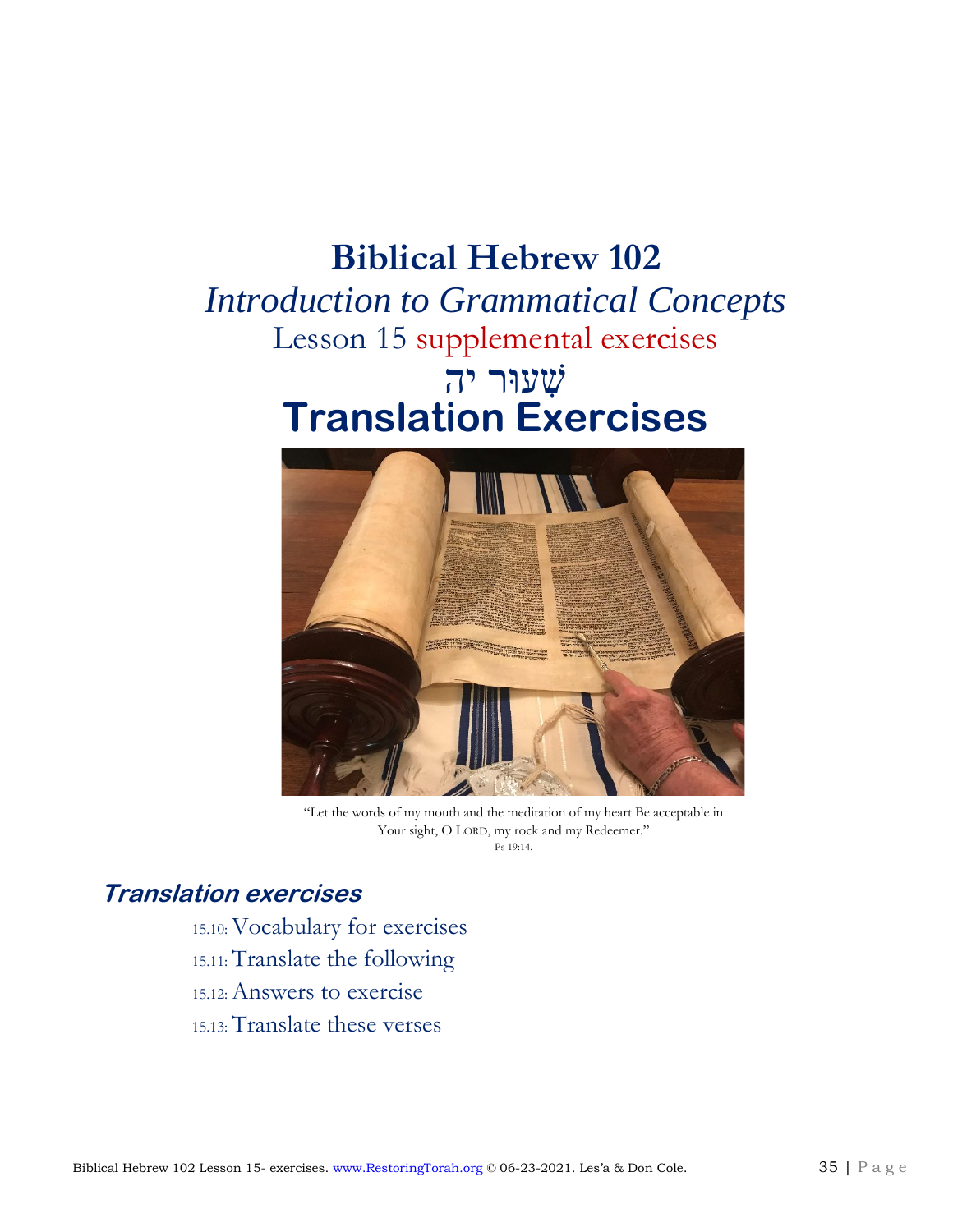### **Translation Exercises**

#### **15.10: Vocabulary for this exercise:**

Proper nouns & nouns:

Abraham: אַבְרָהָם proper noun (masculine singular) Torah: ה ָורֹתּ noun (feminine singular) Boy: דֶלֶי noun (masculine singular) Truth: ת ֶמֱא noun (feminine singular) World: םָולֹע noun (masculine singular) People: םַע noun (masculine singular) The house:  $\overline{C}$ בֵּיִת noun (masculine singular) + article "the" The land: הַאֲרָץ noun (feminine singular) + article "the" The lands: הַאֲרַצוֹת (feminine plural) + article "the" The peoples: הַעֲמָּים (masculine plural) + article "the" Verbs: He walks: ךְֵולֹה verb (masculine singular) She walks: תֶכֶולֹה verb (feminine singular) Pronouns: I or me: יַנֲא pronoun (1st person common [refers to either a male or a female] singular) He: הוא noun (3<sup>rd</sup> person masculine singular) She: הָיא noun (3<sup>rd</sup> person feminine singular) Prepositions: (please refer to 5.04 for preposition chart) עַל-יַד :Beside  $With: 2<sup>y</sup>$ In front of or in the presence of: לְפָנֵי After or behind: אַחֲרֵי From or out of: "מְ") (when it is attached to a word, it is "מִ בֵּין :Between On, above, upon, or about: לַע  $\sigma$ , toward, into, or for: אֱלְ (when it is attached to a word, it is "ֹיְ Like, as, similar to, or because: מוִֹ כּ) when it is attached to a word, it is ("ִ כּ(" Misc words: There is or there are:  $\ddot{\mathbf{v}}$ There is not or there is none; or there are not:  $\gamma$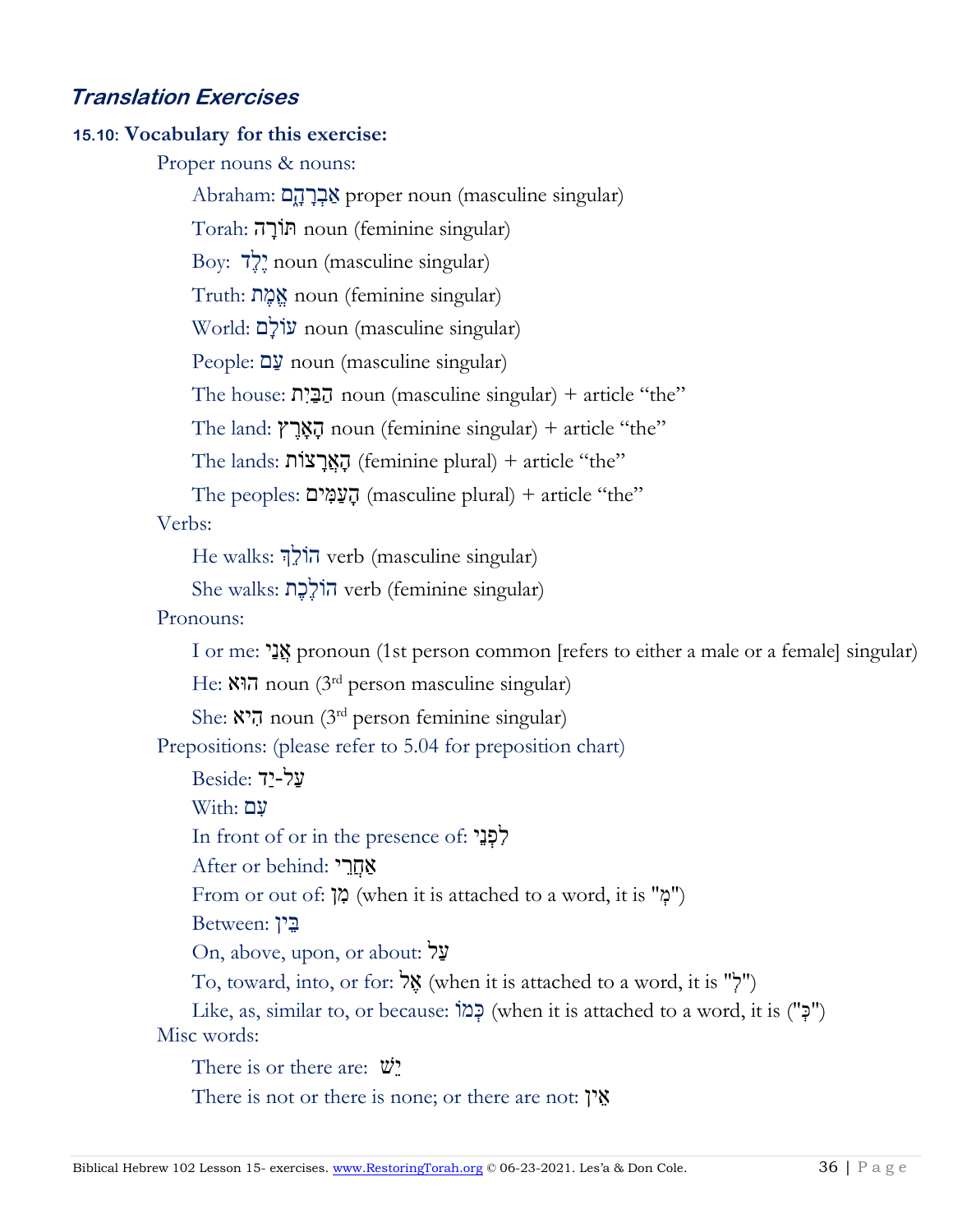### **15.11: Translate the following**

Examples:

- i. דֶלֶיִדַיִ-לַעִיַנֲא I am beside a boy. (REMINDER: "to be" ["am", in this sentence] is understood)
- $\ddot{\text{a}}$ . אֲנֵי לִפְנֵי יֶלֶד  $\cdot$  I am in front of a boy.

Translate the following sentences: (note: vocabulary is on previous page)

Answers on last page  $\odot$ 

| 1.                                                                   |
|----------------------------------------------------------------------|
| 2.                                                                   |
| ובה מן יולד (הובדה הובה הות הות הות הות הות הו $\quad \, -$          |
| 4.                                                                   |
|                                                                      |
| 6.                                                                   |
| 7.                                                                   |
| <u>8. קהָג הָחָג (לפְנֵי הֶחָג)</u>                                  |
| 9. <u>ה המשבח המשפח.</u>                                             |
|                                                                      |
| ון פֵיִת פֵית פֵית (בּוֹע בִּיִת הוֹלְכֶת אֶל בַּיִת בּוֹת בִּ $\mu$ |
| היא הוֹלֶכֶת אֶל הַבַּיִת. $\hfill\blacksquare$                      |
| 13. היאָרָץ אָל הָאָרֶץ T                                            |
| <u> 14. היא הוֹלֶכֶת אֶל הָאֲרָצוֹת .</u>                            |
| ה הוֹלְכִים מִן אֶרֶץ.                                               |
| הם הוֹלְכִים מִן הָאָרֶץ I6. <u>וויי העבר הו</u>                     |
| ו הוא הוֹלֵךְ כְּמוֹ מֶלֶךְ. באת הוֹלֵךְ בִּמוֹ מֶלֶךְ. באת הוֹלִ    |
| הוא הוֹלֵךְ כְּמַלְכֵּנוּ .18. הוֹא הוֹלֵךְ                          |
| 19. <u>אין כְּא</u> בְרָהָם <u>[א</u> י                              |
| 20. אין מְלָכִים בָּאָרֶץ $\text{S}$                                 |
| $21.\,$ בענילָם הארי הארי הארי האין אֱמֶת בַּעוֹלָם $\,$             |
| 22. אָבִינוּ .                                                       |
| $23.$ בִּין הָעַמִּים. $\_\_$                                        |
| $24.$ בַּשְׁלוֹם הַ $\frac{1}{2}$                                    |
| <u>- פחורה C5. בתחורה בחורה ב-25 ב</u>                               |
| $26.$ מֹשֶׁה מֶלֵךְ $\blacksquare$                                   |
| <u>27. אַתָּה אָב</u>                                                |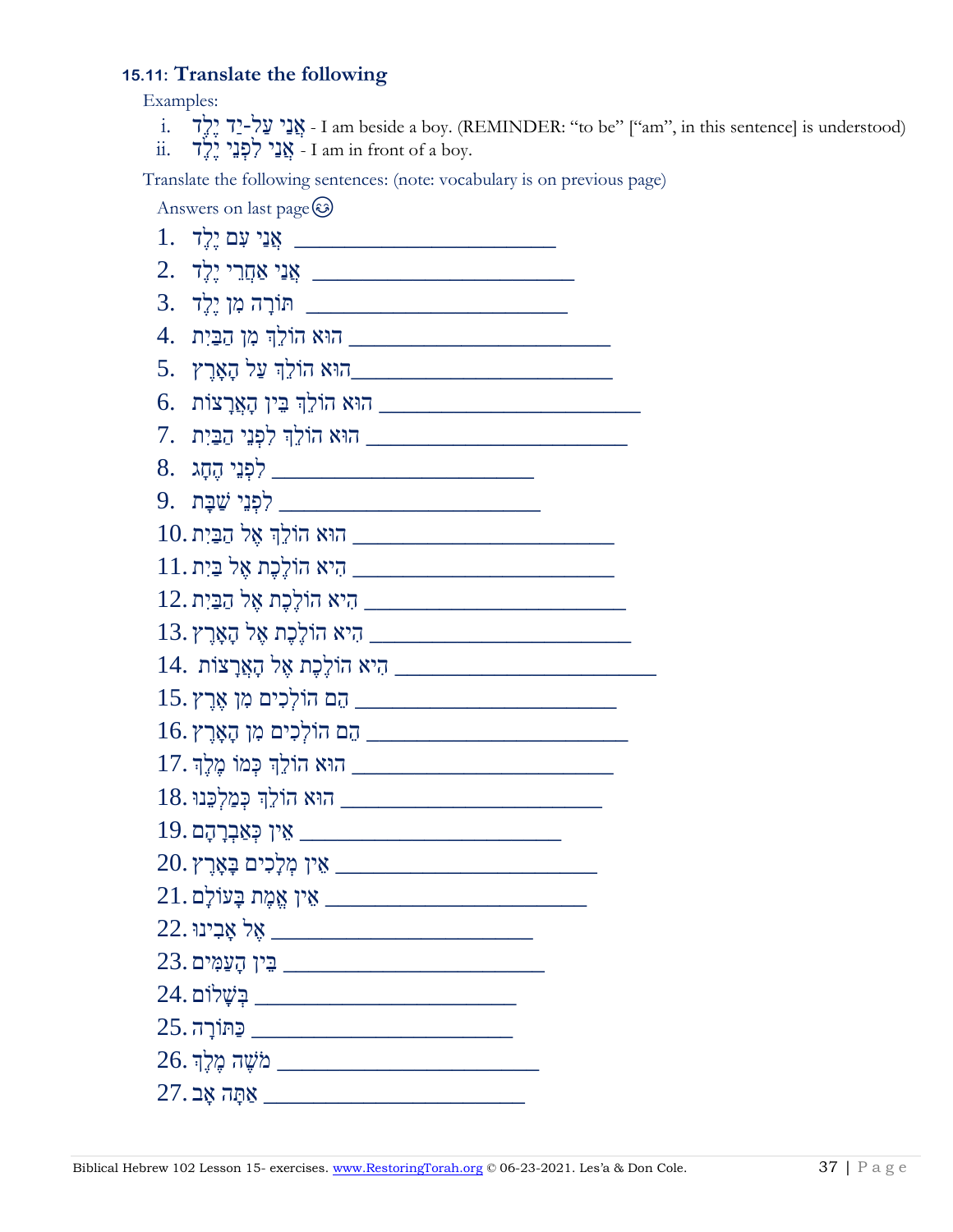| <u> אַתָּה מֶלֶךְ 28.</u>                                                                                                                                                                                                                                                                                                                                                 |  |
|---------------------------------------------------------------------------------------------------------------------------------------------------------------------------------------------------------------------------------------------------------------------------------------------------------------------------------------------------------------------------|--|
| אָנִי אָב $\begin{array}{ c c } \hline \rule{2.2cm}{0.2cm} \multicolumn{3}{c }{29.24\,} & \multicolumn{3}{c }{29.23\,} & \multicolumn{3}{c }{29.23\,} & \multicolumn{3}{c }{29.23\,} & \multicolumn{3}{c }{29.23\,} & \multicolumn{3}{c }{29.23\,} & \multicolumn{3}{c }{29.23\,} & \multicolumn{3}{c }{29.23\,} & \multicolumn{3}{c }{29.23\,} & \multicolumn{3}{c }{29$ |  |
| ישׂרָאֵל עַם.<br>                                                                                                                                                                                                                                                                                                                                                         |  |
| אָנִי מֶלֶךְ או בעבר העבר הערבער האיני און אוי און אוי און $\mu$                                                                                                                                                                                                                                                                                                          |  |
|                                                                                                                                                                                                                                                                                                                                                                           |  |
| 33. האנה אֱלֹהֵינוּ יהוה אֱתָד אֵלֹהַ האת האֲלֹהַ הוא הוה הוה אֲתָד $\varphi$                                                                                                                                                                                                                                                                                             |  |
| ה עם 34.                                                                                                                                                                                                                                                                                                                                                                  |  |
| הוא אָב $\frac{1}{25}$                                                                                                                                                                                                                                                                                                                                                    |  |
| ר היא אַם) <u>רעבער היא אַ ה</u>                                                                                                                                                                                                                                                                                                                                          |  |
| הוא הָאָב <sub>ּ</sub> 37.                                                                                                                                                                                                                                                                                                                                                |  |
| ר היא הַאֵם) או האָם או דער היא הַאָם.                                                                                                                                                                                                                                                                                                                                    |  |
| 39. בריי האת האת האת האת האת ה                                                                                                                                                                                                                                                                                                                                            |  |
| <u> 40. אַמָּה מֶלֶךְ – 40. בר הרב הרב המוחשב המש</u>                                                                                                                                                                                                                                                                                                                     |  |
| $41.$ אַתְּ אֵם $\overline{\phantom{a}1}$                                                                                                                                                                                                                                                                                                                                 |  |
| <u> 42. הַבְּרָכָה </u> זאת הַבְּרָכָה                                                                                                                                                                                                                                                                                                                                    |  |
|                                                                                                                                                                                                                                                                                                                                                                           |  |
| ה הָעַם .44) <u>ה</u> הָעַם.                                                                                                                                                                                                                                                                                                                                              |  |
| קָ שֶׂרָה 45. עֲרָ $\frac{1}{2}$ אֶת                                                                                                                                                                                                                                                                                                                                      |  |
|                                                                                                                                                                                                                                                                                                                                                                           |  |
|                                                                                                                                                                                                                                                                                                                                                                           |  |
| יאת הָאָרֶץ.48                                                                                                                                                                                                                                                                                                                                                            |  |
| - מי .49                                                                                                                                                                                                                                                                                                                                                                  |  |
| 50. אַלֶּה הָאֲרָצוֹת $\blacksquare$                                                                                                                                                                                                                                                                                                                                      |  |
| <u> 51. השׁבָּת  – העני ה</u> נאת האת ה                                                                                                                                                                                                                                                                                                                                   |  |
| $52.$ מֹשֶׁבָּתוֹת אֵלֶּה הַעַּבְתוֹת $\blacksquare$                                                                                                                                                                                                                                                                                                                      |  |
| $53.\,$ הִבְּרָכָה $\qquad \qquad$ אֹת הַבְּרָכָה                                                                                                                                                                                                                                                                                                                         |  |
| $54.$ הַבְּרָכוֹת אֵלֶּה הַבְּרָכוֹת $\blacksquare$                                                                                                                                                                                                                                                                                                                       |  |
| ה דָּבָר .55] הַתְּ $\frac{1}{2}$                                                                                                                                                                                                                                                                                                                                         |  |
|                                                                                                                                                                                                                                                                                                                                                                           |  |
| הַן הָאִמָּהוֹת.57.                                                                                                                                                                                                                                                                                                                                                       |  |
|                                                                                                                                                                                                                                                                                                                                                                           |  |
|                                                                                                                                                                                                                                                                                                                                                                           |  |
| $\sim$ נְהֶן, יִמְלֻךְּ לְעֹלֶם וָעֱד: Ex 15:18; יִמְלֻךְּ לְעֹלֶם וָעֱד: pg 182; future)                                                                                                                                                                                                                                                                                 |  |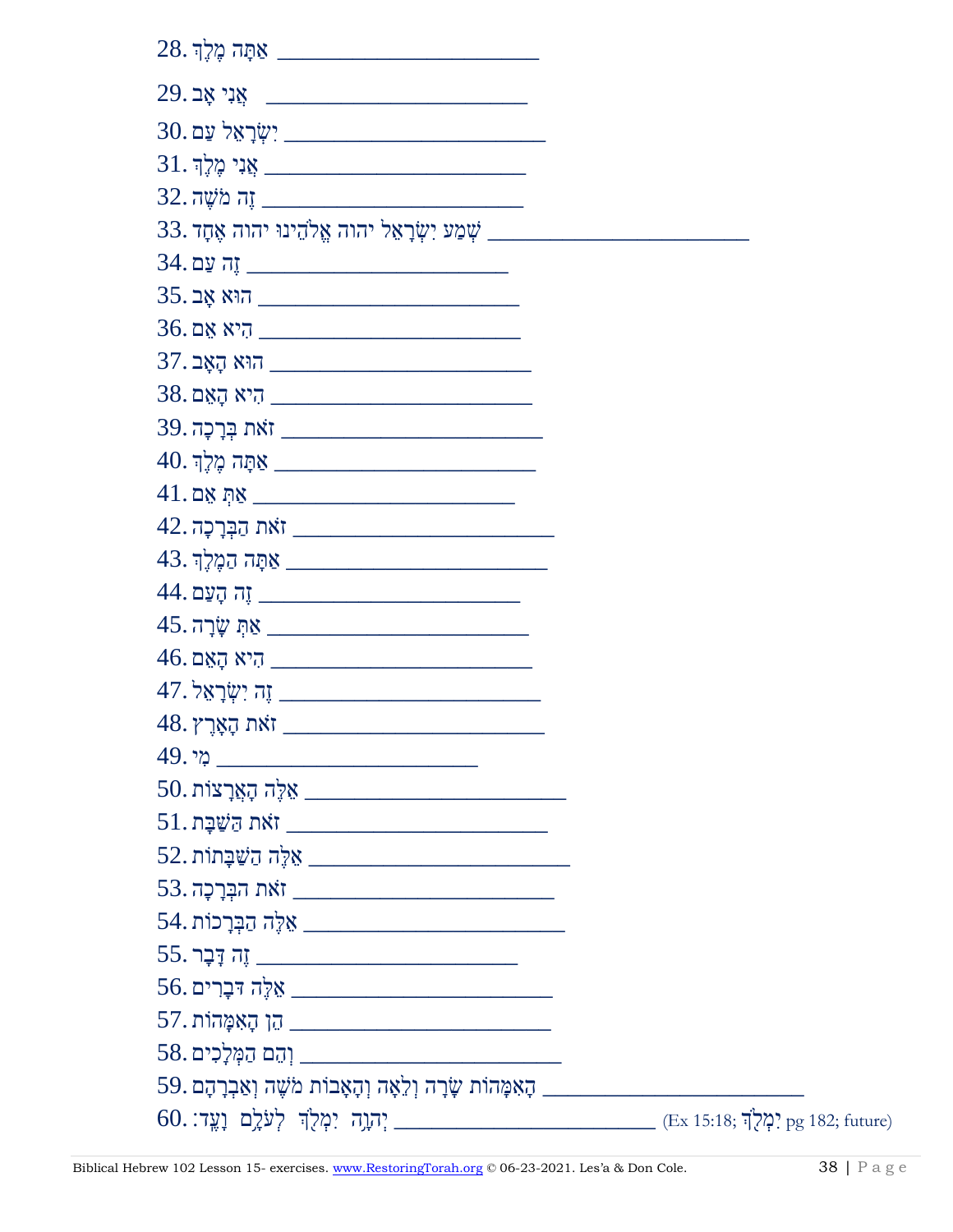#### **15.12 exercise: Answers**:

- 1. I am with a boy.
- 2. I am after a boy.
- 3. A Torah is from a boy. (NOTE: "is" is understood.)
- 4. He walks from the house.
- 5. He walks on the land.
- 6. He walks between the lands.
- 7. He walks in front of the house.
- 8. Before the festival.
- 9. Before Shabbat.
- 10. He walks to the house.
- 11. She walks to a house.
- 12. She walks to the house.
- 13. She walks to the land.
- 14. She walks to the lands.
- 15. They walk from a land.
- 16. They walk from the land. (NOTE: this preposition is a stand-alone preposition.)
- 17. He walks like a king.
- 18. He walks like our king.
- 19. There is none like Abraham.
- 20. There are no kings in the land.
- 21. There is no truth in the world.
- 22. To our father.
- 23. Between the people.
- 24. In peace.
- 25. Like the Torah.
- 26. Moshe is king.
- 27. You are a father.
- 28. You are a king.
- 29. I am a father.
- 30. Israel is a people (or nation).
- 31. I am a king.
- 32. This is Moshe.
- 33. Hear, O Israel, YHVH is our God; YHVH is one.
- 34. This is a people.
- 35. He is a father.
- 36. She is a mother.
- 37. He is the father.
- 38. She is the mother.
- 39. This is a blessing.
- 40. You are a king.
- 41. You are a mother.
- 42. This is the blessing.
- 43. You are the king.
- 44. This is the people.
- 45. You are Sarah.
- 46. She is the mother.
- 47. This is Israel (the people).
- 48. This is the land.
- 49. Who
- 50. These are the lands.
- 51. This is the Shabbat.
- 52. These are the Shabbats.
- 53. This is the blessing.
- 54. These are the blessings.
- 55. This is a word.
- 56. These are the words.
- 57. They are the mothers.
- 58. And they are the kings.
- 59. The mothers are Sarah and Leah & the fathers are Moshe and Abraham.
- 60. YHVH shall reign forever and ever. (Ex 15:18)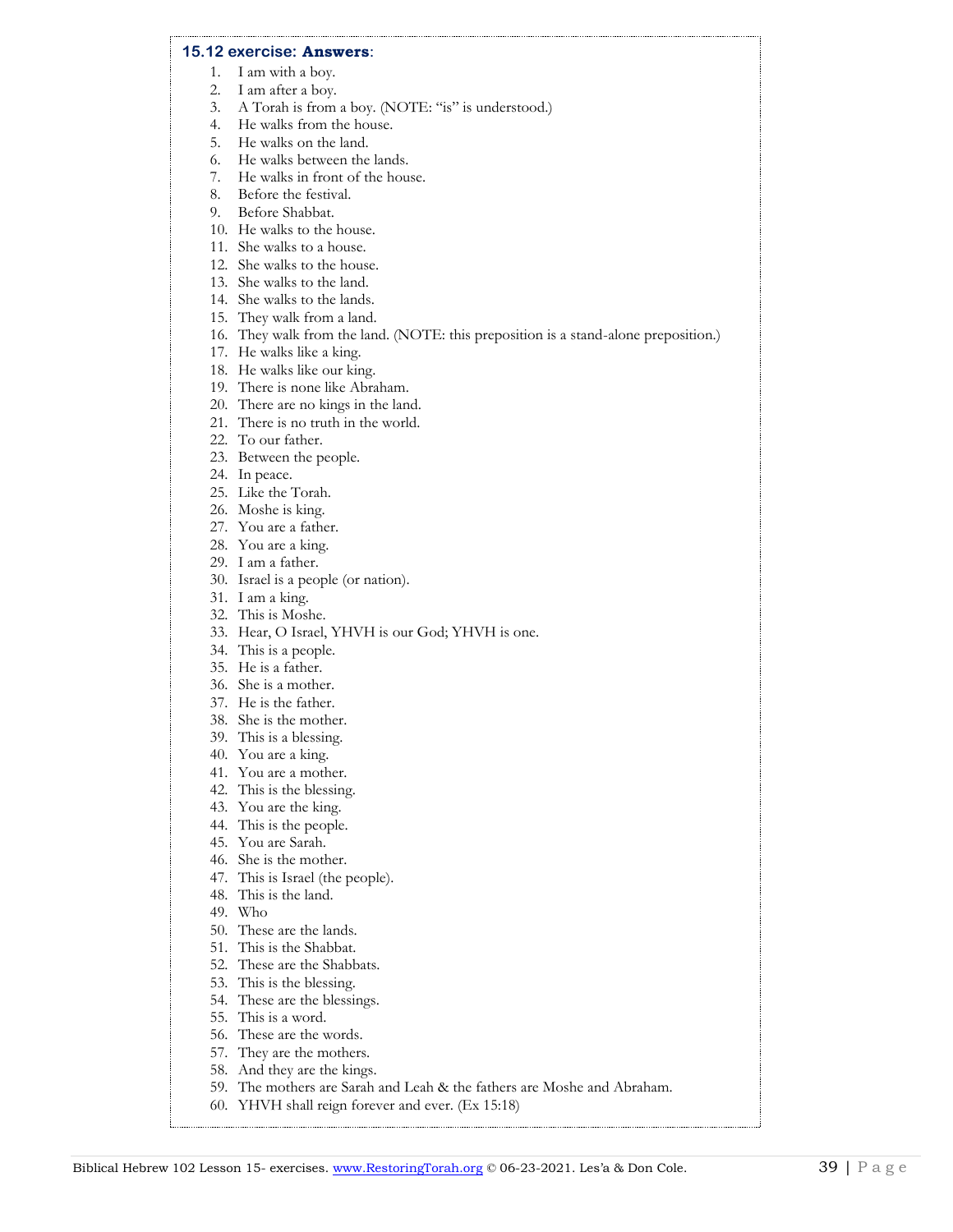#### **15.13: TRANSLATE THESE VERSES**

- 1. Read the verse in Hebrew
- 2. Identify any words you recognize write the definition of the word above the word
- 3. Look for prepositions write the definition of the preposition above
- 4. Label articles ("the")
- 5. Label suffixes
- 6. Look for shoreshes (roots) underline the shoresh

| <b>KEY TO ABBREVIATIONS</b> |                      |
|-----------------------------|----------------------|
| m                           | masculine            |
| f                           | feminine             |
| S                           | singular             |
|                             | plural               |
| 1mp                         | imperative (command) |
| cstr                        | construct            |
| impf                        | imperfect (future)   |
| perf                        | perfect (past)       |

- 
- 2. עַעֲשֶׂה אַ 201 201 מַעֲשֱה (Ex 19:8 // 5) באו (Ex 19:8 // 5) בַּעֲשֶׂה (Ex 19:8 // 5) בַּעֲשֶׂה בַּעֲשֶׂה future tense)
- בְּרָא־לְי אֱלֹהֶים .3 (Ps 51:12 // 2) בִּרְא־לִי אֱלֹהֶים. create; imp 2ms; הור $\mathbb{Q}$  – clean)
- 4. אַבָּל, דְּהָוֶה יִמְלֻךְּ לְעֹלָם וָעֱד: 4. (Ex 15:18 // "בּוֹחֵגָה יִמְלֹךְ לְעֹלָם וָעֱד: 4. future tense)